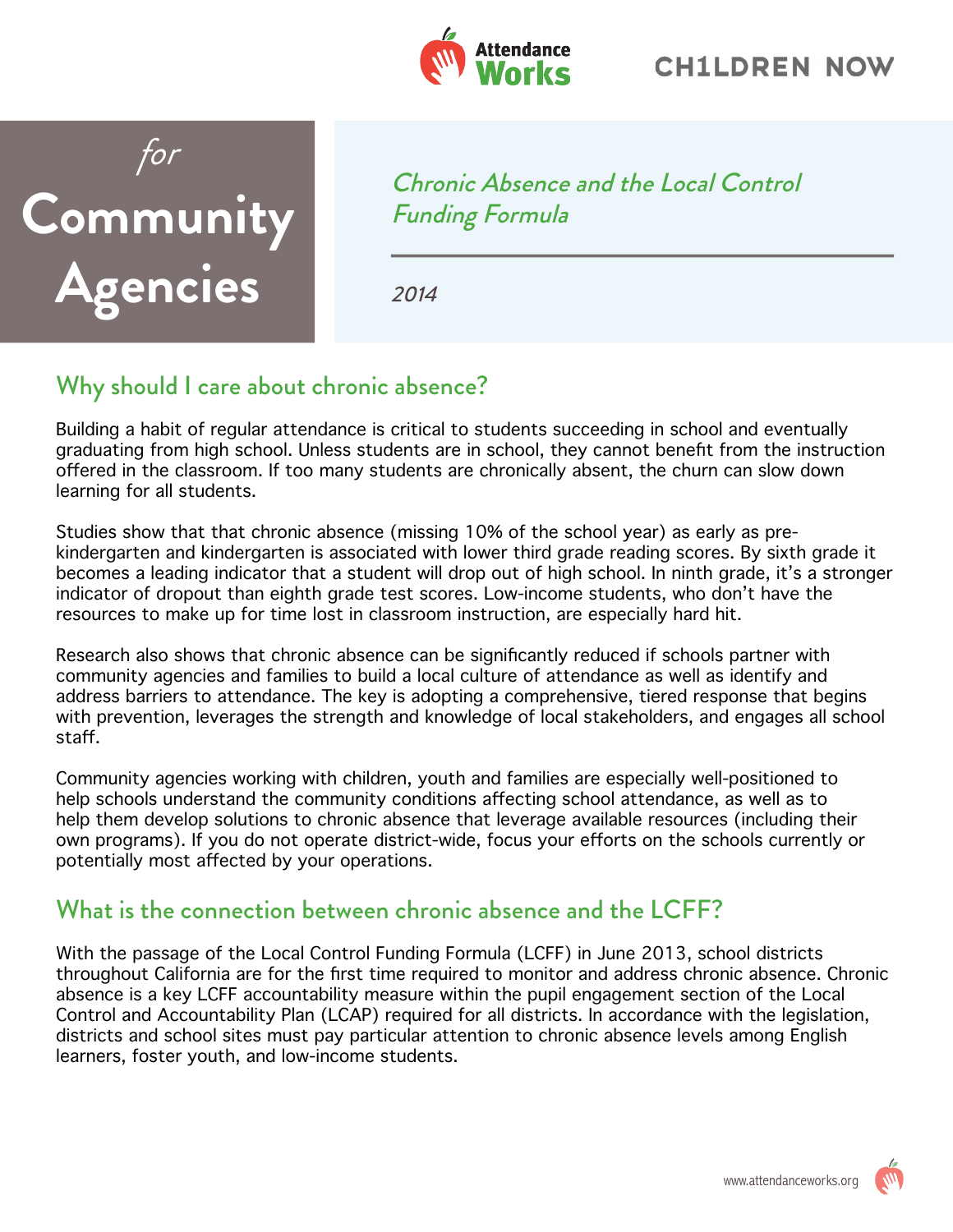## What can community agencies do to ensure districts address chronic absence?

**1. Request chronic absence data.** Each district must use its attendance data to generate reports on the rates of chronic absence. Find out if your district knows the extent to which chronic absence is a problem district-wide and for particular schools, grades and student populations. Call for an analysis if this data isn't yet available.

Your districts can also go [here](http://www.attendanceworks.org/wordpress/wp-content/uploads/2013/12/FAQ.pdf) for more information and resources (including free [data tools](http://www.attendanceworks.org/tools/tools-for-calculating-chronic-absence/) available from Attendance Works) to help with calculating chronic absence rates consistently over time, across all types of schools and for highly mobile student populations. If needed, support the allocation of resources to ensure your district has the capacity to calculate and report chronic absence rates accurately.

**2. Ask for the designated lead.** Ask the superintendent which staff person or team has responsibility for ensuring that chronic absence and attendance is explicitly addressed and reflected in the development of the Local Control Accountability Plan. The lead should ensure that work on attendance is coordinated and integrated across multiple levels. Chronic absence decreases when everyone including teachers, principals, district leaders, classified staff and community partners include attendance as a priority in their ongoing work with students and families.

**3. Help your districts determine why students are missing school.** Help your district use qualitative and quantitative data to identify and address common barriers to attendance for schools or student populations with high levels of chronic absence. Encourage your district to review results of the [California Healthy Kids](http://chks.wested.org/) Survey for insights into common causes of absence. Offer relevant data that your agency collects on child, family or community conditions (health, neighborhood safety, access to or attendance in child care or youth development programs, etc.). If possible, help your district hold focus groups or conduct surveys of students and families to learn about their perceptions of barriers to attendance and what helps motivate and enable them to get to school every day.

**4. Support capacity building.** Ask your district about how it is building the capacity of school and district staff to adopt effective tools and practices for partnering with students and families to reduce chronic absence, as well as develop strong partnerships between schools and community partners to improve student attendance. Ask for the inclusion of community partners in professional development opportunities available to district employees. Capacity building should support the adoption of effective approaches that involve starting with prevention and early intervention at school sites, connecting children and families to necessary services, and using legal intervention only as a last resort (as is noted in the **SARB** handbook).

**5. Participate in planning meetings.** Find out when LCAP planning meetings are scheduled and actively participate. Make sure that the meetings include organizations, staff and parent leaders from the school or the community who have experience encouraging students to attend regularly and helping families address barriers to getting to school. You can help your school and district develop meaningful solutions that leverage local practices, resources and knowledge.

**6. Ask about Targets.** Ask your district and school to share the annual goals, specific